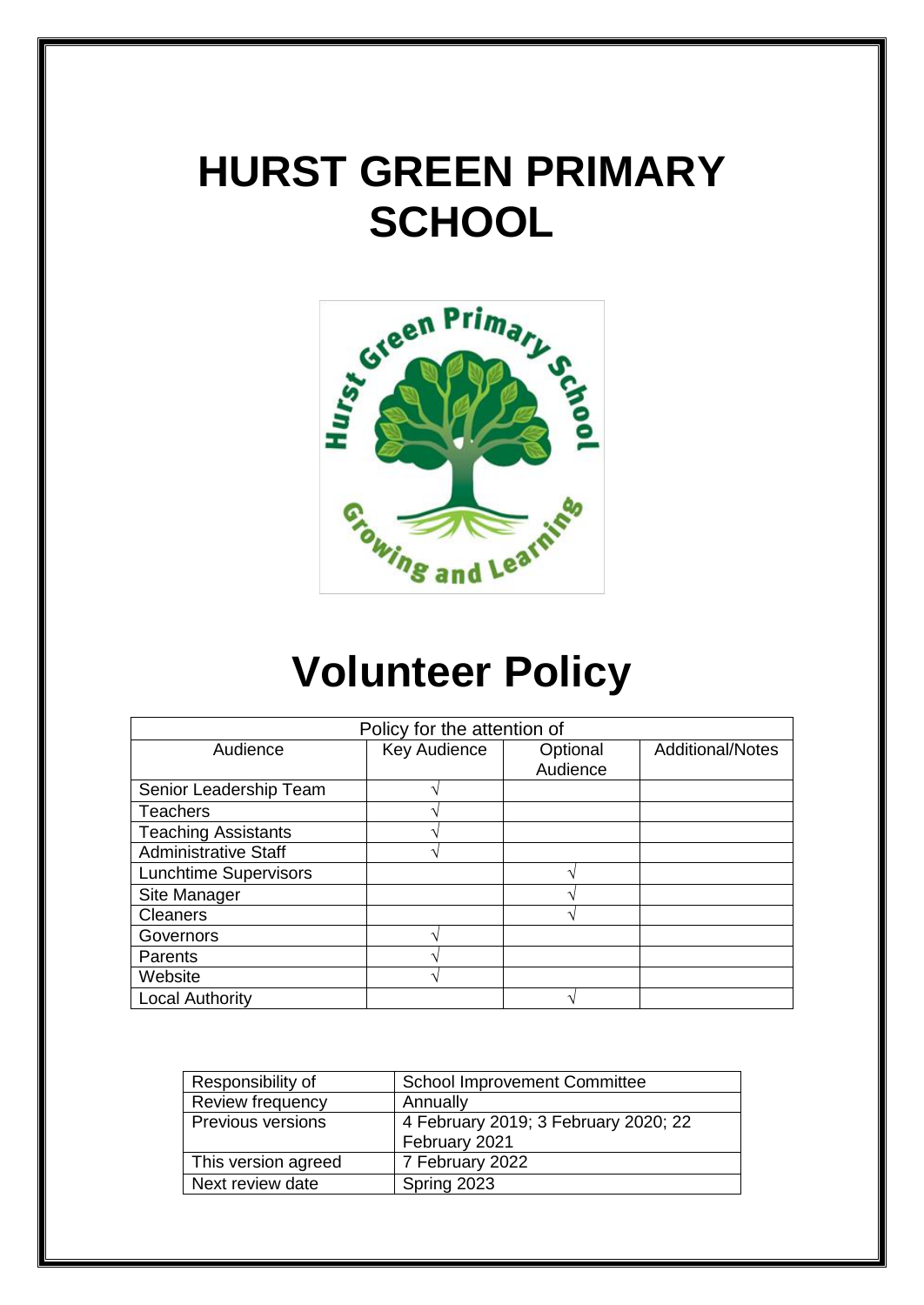#### **Introduction**

We welcome Volunteers at Hurst Green Primary School and value the time and enthusiasm they bring to our children and staff. Volunteers have an important role to play in bringing a range of skills and experience that can enhance and promote the learning opportunities that we offer to our pupils.

Our volunteers include:

- Members of the governing board
- Parents and grandparents of pupils
- Students on work experience
- Ex-members of staff
- Local residents
- Friends and supporters of the school

The types of activities that volunteers engage in include:

- Listening to pupils read
- Working with small groups of pupils to assist them in their learning
- Participating in Forest School sessions
- Accompanying school trips and visits
- Assisting with extra-curricular activities

#### **Safeguarding**

Dudley Local Authority and Hurst Green Primary School are committed to safeguarding and promoting the welfare of children and everyone who works here. We expect volunteers to share this commitment and to follow policies and procedures in relation to this and we ask all volunteers to read and understand our Child Protection policy, Keeping Children Safe in Education document and other relevant documents.

#### **Becoming a Volunteer**

Anyone wishing to become a volunteer, either for a one-off event or on a more regular basis, should approach the classteacher, the Headteacher or a senior member of staff. The Headteacher makes the final decision with a regard to supporting the pupils' and the school's needs.

All volunteers complete a Volunteer Application Form (Appendix 2) and the Volunteer Agreement (Appendix 3) which sets out the school's expectations of its volunteers and confirms that they have received a copy of the Good Practice Guide and the Agreement.

#### **Process for recruiting Volunteers**

The recruitment of Volunteers must be treated in the same way as for a new member of staff in terms of Safeguarding of our children. Therefore, all volunteers need to:

- Gain DBS clearance (school will organise this process and there is no charge)
- Complete a Disqualification by Association self-suitability declaration form
- Complete a medical questionnaire
- Provide 2 referees for school to collect references

Hurst Green Primary School Volunteer Policy Page **2** of **10**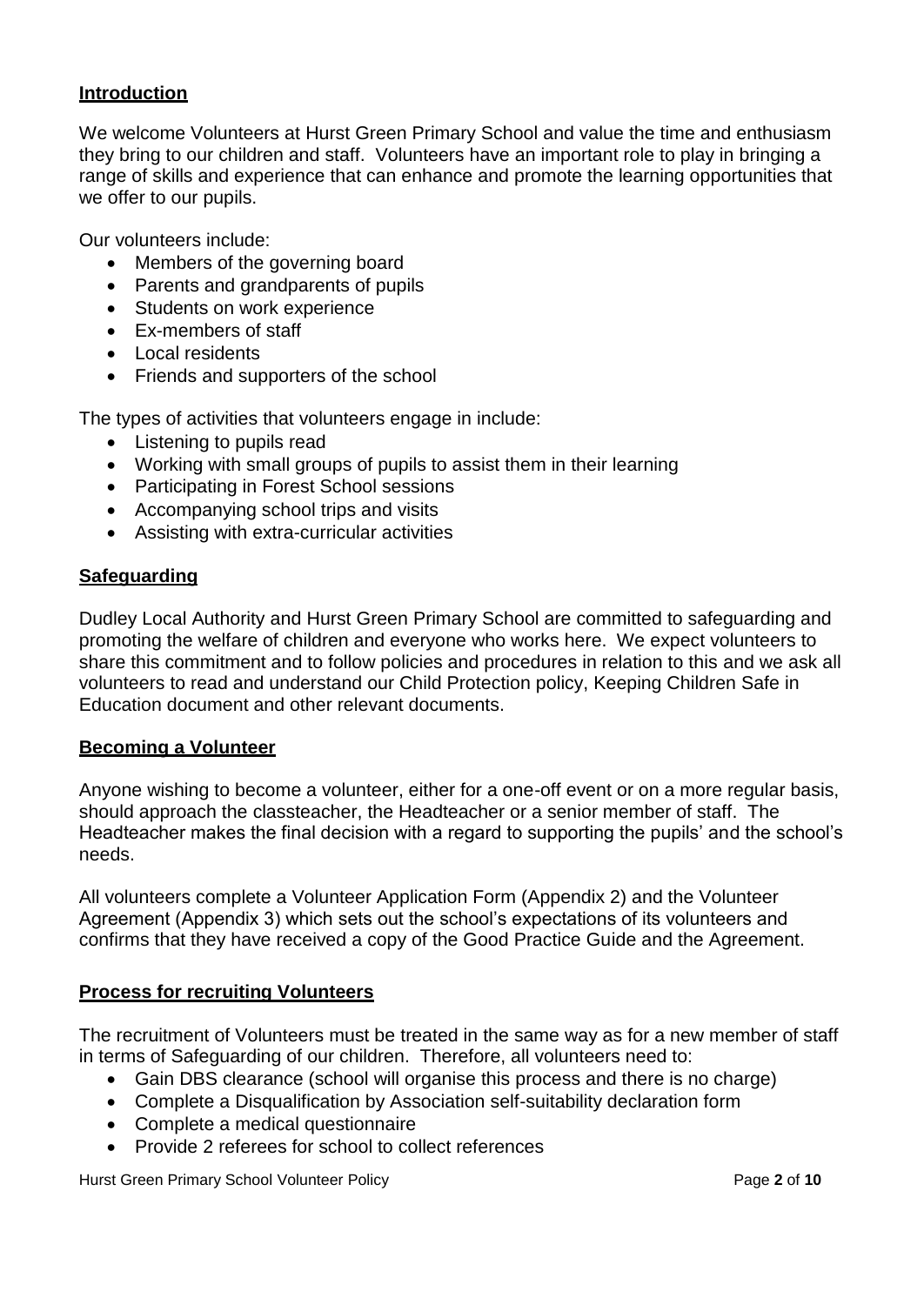• Induction to include relevant school policies and documentation

### **Upholding the school ethos**

All adults and young people who work within our school, whether as a paid member of staff or as a volunteer, are expected to work and behave in such a way as to promote Hurst Green Primary's aims and education purpose. A Volunteer Good Practice Guide is included in Appendix 1.

#### **Confidentiality**

Volunteers in school are bound by a code of confidentiality. Any concerns that volunteers have about the pupils they work with/come into contact with should be voiced with the designated supervisor and NOT with the parents of the child/persons.

Volunteers who are concerned about anything in the school, which may affect their work should raise the matter with the Headteacher or appropriate senior member of staff. Any information gained at the school about a child or adult should remain confidential.

#### **Supervision**

All volunteers work under the supervision of a teacher or full time member of staff. Teachers retain ultimate responsibility for pupils at all times, including the pupils' behaviour and the activity they are undertaking.

Volunteers should have clear guidance from the designated supervisor as to how an activity is carried out/what the expected outcome of an activity is. In the event of any query/problem regarding the pupil's understanding of a task, behaviour or their welfare, volunteers must seek further advice/guidance from their designated supervisor.

#### **Health & Safety**

The school has a Health & Safety Policy and this is made available to volunteers working in the school. An appropriate member of staff will ensure that volunteers are clear about emergency procedures (e.g. fire alarm evacuation) and about any safety aspects associated with particular tasks (e.g. using equipment/accompanying pupils on visits).

Volunteers need to exercise due care and attention and report any obvious hazards or concerns to their designated supervisor or other senior member of staff. Volunteers are covered by the school's Indemnity and Public Liability Insurance.

#### **Complaints Procedure**

Any complaints made about a volunteer will be referred to the Headteacher or appropriate senior member of staff, for investigation. Any complaints made by a volunteer will be dealt with in the same way.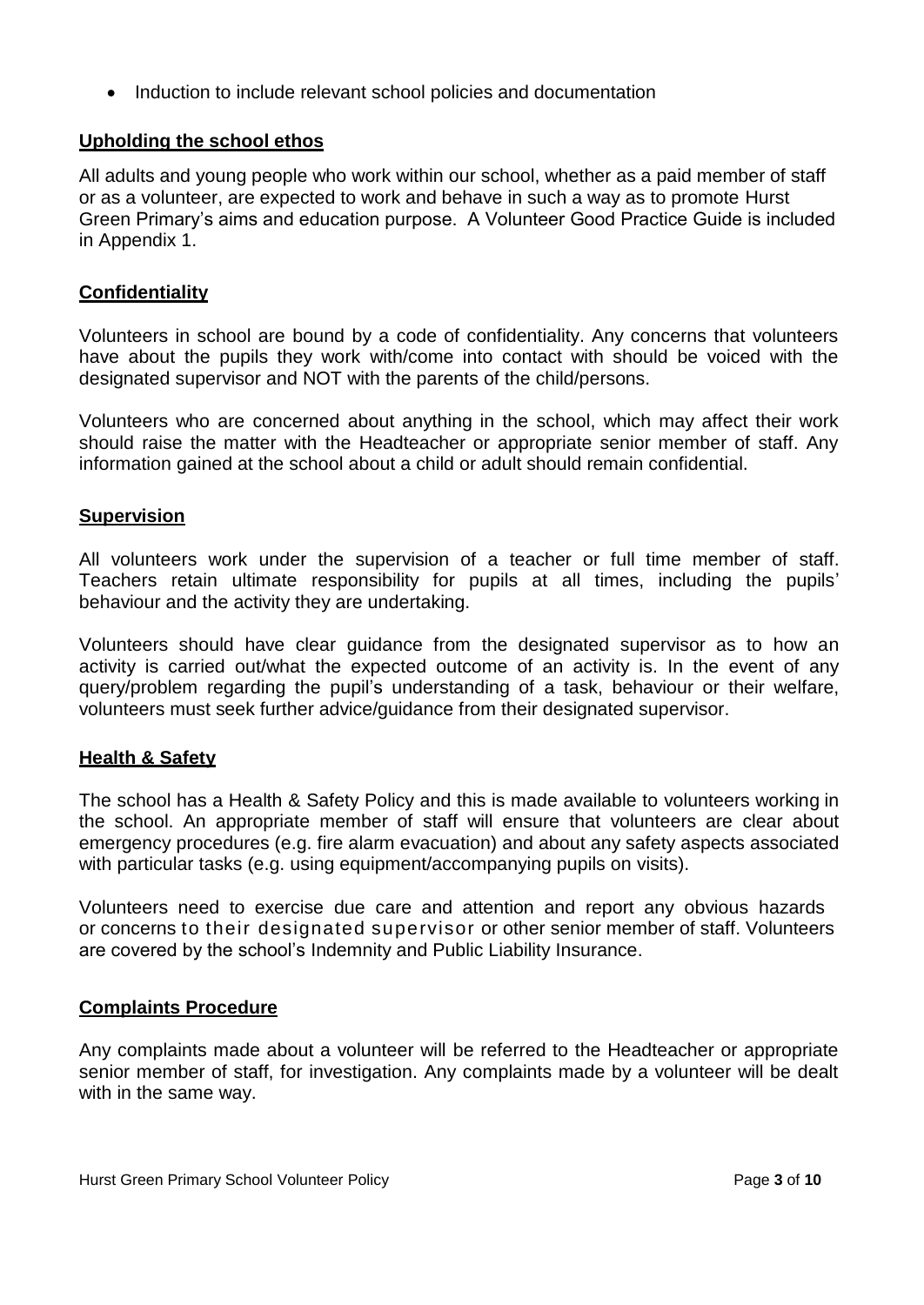#### **Data Protection**

This policy adheres to the principles under data protection law. For further information please review the school's data protection policy published on the school's website.

#### **Other**

This policy may be subject to change in a pandemic.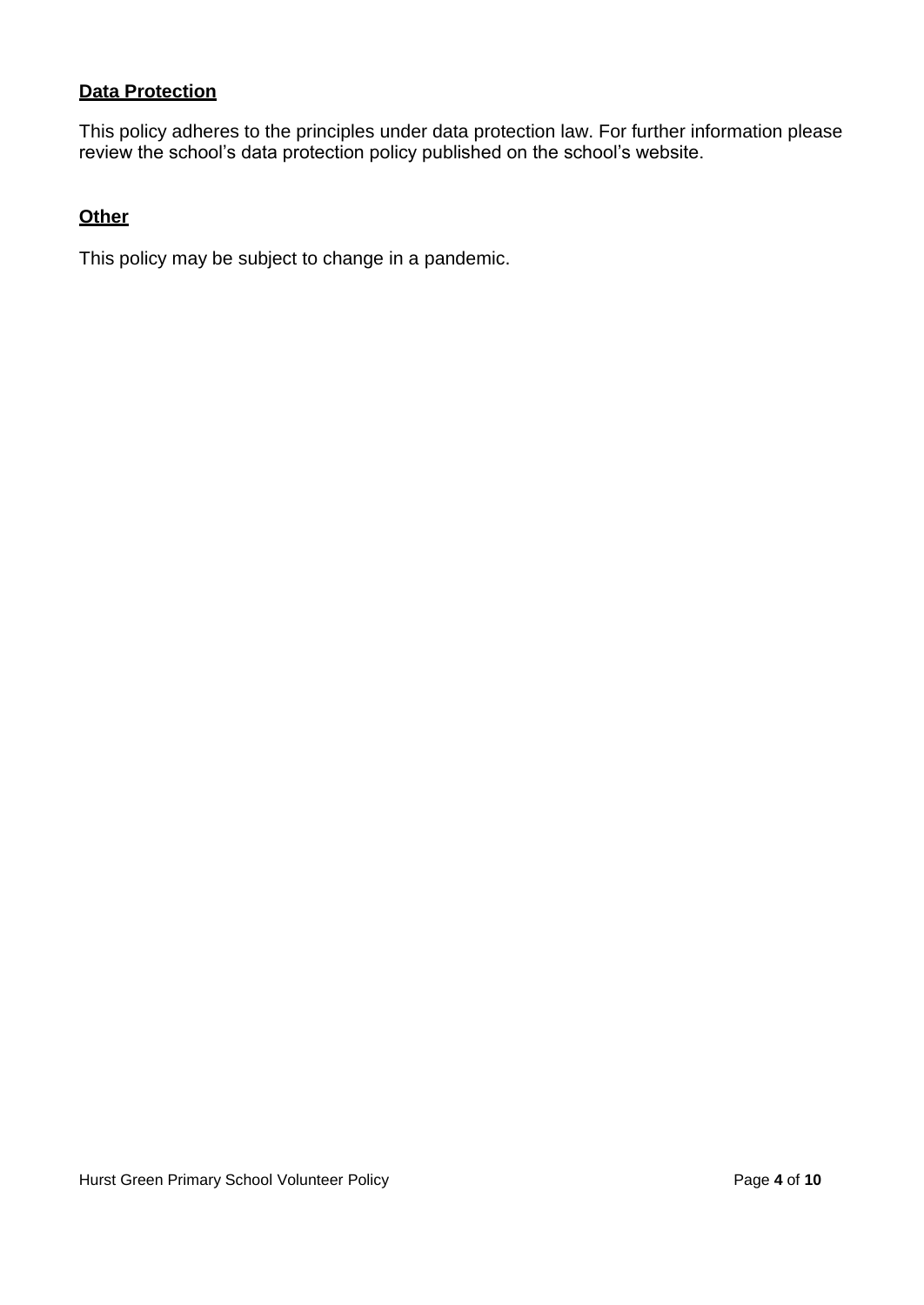#### **VOLUNTEER GOOD PRACTICE GUIDE Appendix 1**

Hurst Green is a welcoming and caring community of children, parents, staff and governors. Together we continually strive to provide a happy and supportive environment in which the unique potential in every child is realised.

- Safeguarding is of the utmost importance at Hurst Green. Please ensure you are aware of and follow all the relevant procedures.
- It is important for all adults in school to act as appropriate role models.
- We aim for a consistent approach to respect within our community.
- You are not expected to make judgements about pupils' abilities or behaviour. Any personal views you may have about a pupil's ability should not be disclosed to anybody except a member of the school's teaching staff.
- Your help will bring you into close contact with staff and pupils. Much of what you see in school is confidential, so please do not talk about things outside of school. Do not share anything you have seen or heard in school on any form of social media.
- Please do everything possible to avoid any physical contact with pupils, even touching.
- You should not get drawn into inappropriate topics of conversation with pupils. If a pupil begins to talk to you about matters which disturb you, please talk to a member of staff or the Headteacher / Deputy Headteacher.
- Although it can be tempting, please do not seek to use your time in school as an opportunity to discuss personal issues such as your child's educational progress (this can be distracting for teachers during school time).
- All personal belongings (bags, valuable and medications) must be kept with you at all times or locked away securely (a member of staff will help you with this).
- Mobile phones, personal cameras and recording devices must be locked away, out of reach of children during school hours and must never be used to take photographs of pupils, whether in school or out on a school trip or other event.
- If you are in doubt about anything, always ask the advice of a member of staff or the Headteacher / Deputy Headteacher.
- Many of the above standards are there not only for the protection of our children, but also for your own. A serious breach of any of the standards set out above might lead to a volunteer being removed and considered an unsuitable candidate for further voluntary / student placement involvement.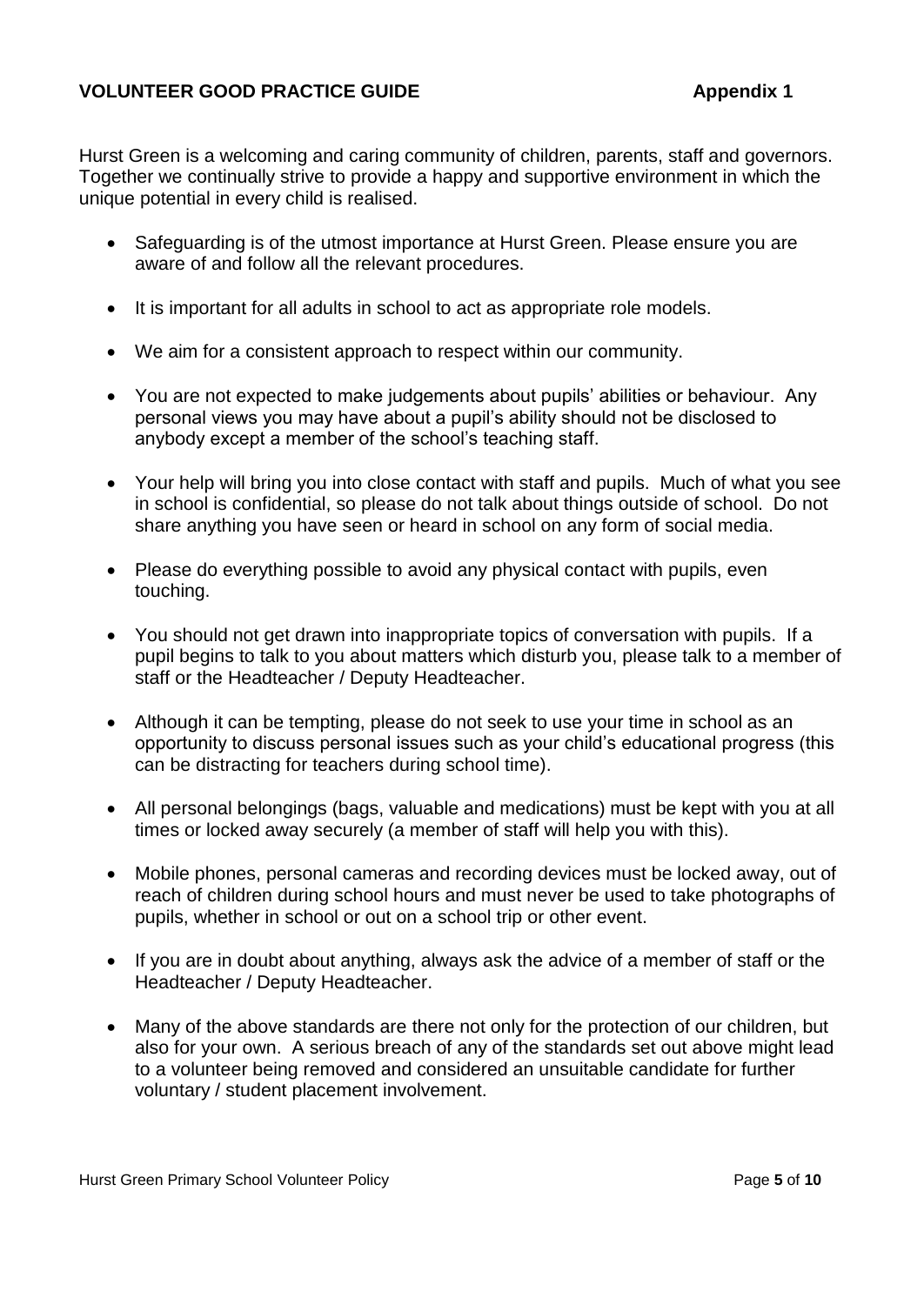### **Appendix 2**



## **VOLUNTEER APPLICATION FORM**

| Name                 |  |
|----------------------|--|
| Address              |  |
|                      |  |
|                      |  |
|                      |  |
| Post code            |  |
| Home Telephone       |  |
| Mobile Telephone     |  |
| <b>Email Address</b> |  |

Areas of activity that you would like to help with?

Previous Volunteer/ Work experience (to include details of current or most recent employer if applicable)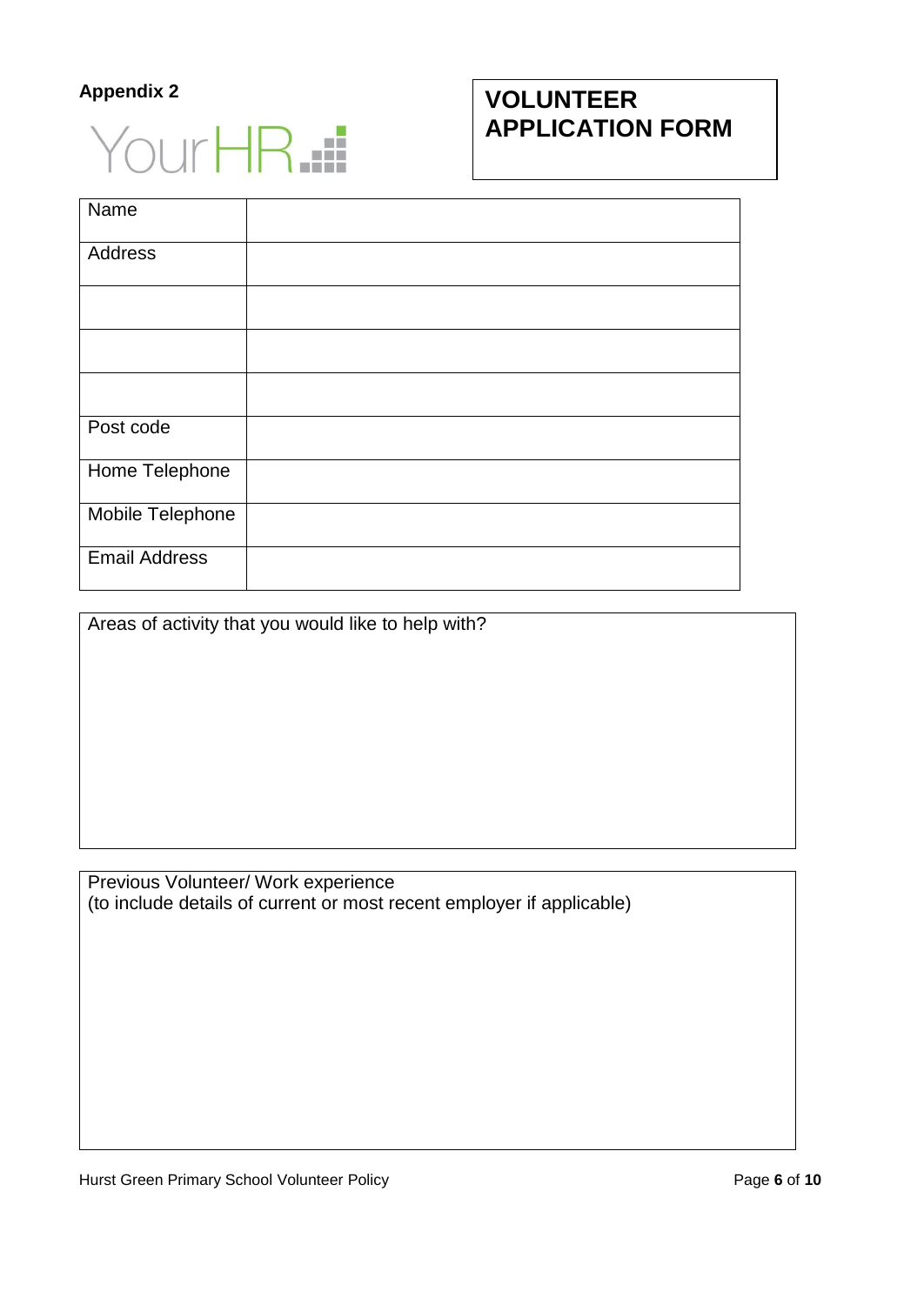Do you have any health problems/ disabilities that we may need to take into account or make adjustments for, to enable you to undertake the volunteer role?

Yes/ No If Yes, please give details:

Are you or have you ever been a qualified teacher?

Yes/ No

If yes, please provide your teacher reference number:

|                         | Please provide the details of two suitable referees. |
|-------------------------|------------------------------------------------------|
|                         |                                                      |
| Reference 1             |                                                      |
| Name                    |                                                      |
| Job Title               |                                                      |
| Company                 |                                                      |
| <b>Address</b>          |                                                      |
|                         |                                                      |
|                         |                                                      |
| Relationship            |                                                      |
| <b>Telephone Number</b> |                                                      |
| <b>Email Address</b>    |                                                      |
|                         |                                                      |

| Reference 2             |  |
|-------------------------|--|
| Name                    |  |
| Job Title               |  |
| Company                 |  |
| Address                 |  |
|                         |  |
|                         |  |
| Relationship            |  |
| <b>Telephone Number</b> |  |
| <b>Email Address</b>    |  |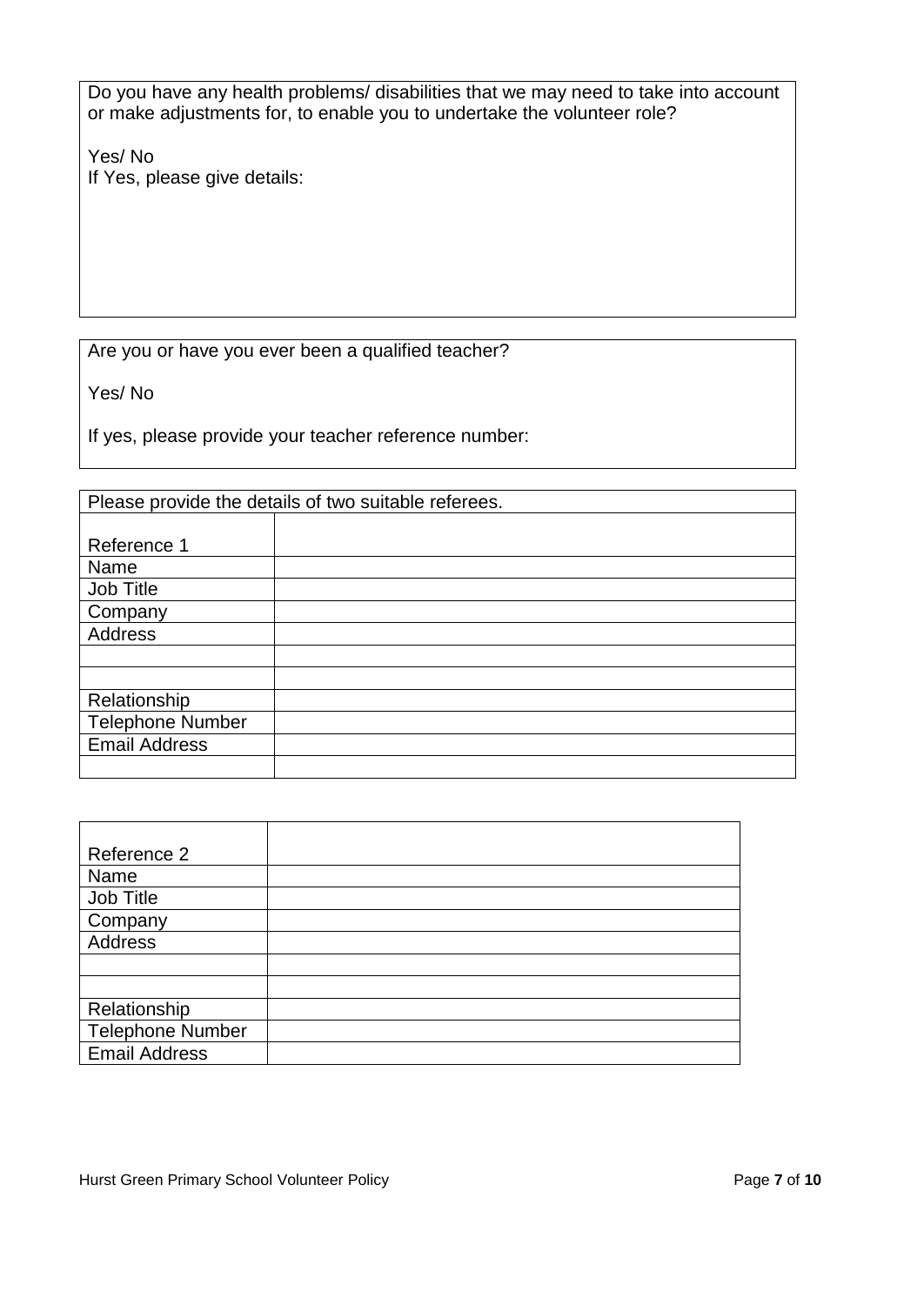| <b>Emergency Contact Name</b>                                         |  |
|-----------------------------------------------------------------------|--|
| <b>Emergency Contact</b><br><b>Address and Phone</b><br><b>Number</b> |  |
| Relationship                                                          |  |

This position involves volunteering with children and is, therefore, exempt from the provisions of the Rehabilitation of Offenders Act 1974. You **must** therefore **disclose** details of reprimands, formal warnings, cautions and convictions, including **'spent convictions**' and any formal warnings and suspensions relating to employment. Any failure to disclose such information could result in the withdrawal of the volunteering arrangement. Any information given will be treated as confidential and will be considered only in relation to posts to which the order applies.

#### **If you answer yes to any of the following questions, please give details**

| Have you at any time<br>received or do you have<br>pending, a reprimand,<br>caution, formal warning or<br>conviction?<br>Are you a person known to<br>any social care department as<br>being an actual or potential<br>risk to children, young people<br>or vulnerable adults?<br>Are you subject to any<br>current, pending or expired<br>disciplinary action or legal<br>proceedings in relation to the<br>safeguarding and protection<br>of children, young people and<br>vulnerable adults? |                             | <b>YES</b> | NO. | <b>DETAILS</b> |
|-------------------------------------------------------------------------------------------------------------------------------------------------------------------------------------------------------------------------------------------------------------------------------------------------------------------------------------------------------------------------------------------------------------------------------------------------------------------------------------------------|-----------------------------|------------|-----|----------------|
|                                                                                                                                                                                                                                                                                                                                                                                                                                                                                                 |                             |            |     |                |
|                                                                                                                                                                                                                                                                                                                                                                                                                                                                                                 |                             |            |     |                |
|                                                                                                                                                                                                                                                                                                                                                                                                                                                                                                 |                             |            |     |                |
| enquiries that may have a<br>bearing on your suitability for<br>the post?                                                                                                                                                                                                                                                                                                                                                                                                                       | Are you aware of any police |            |     |                |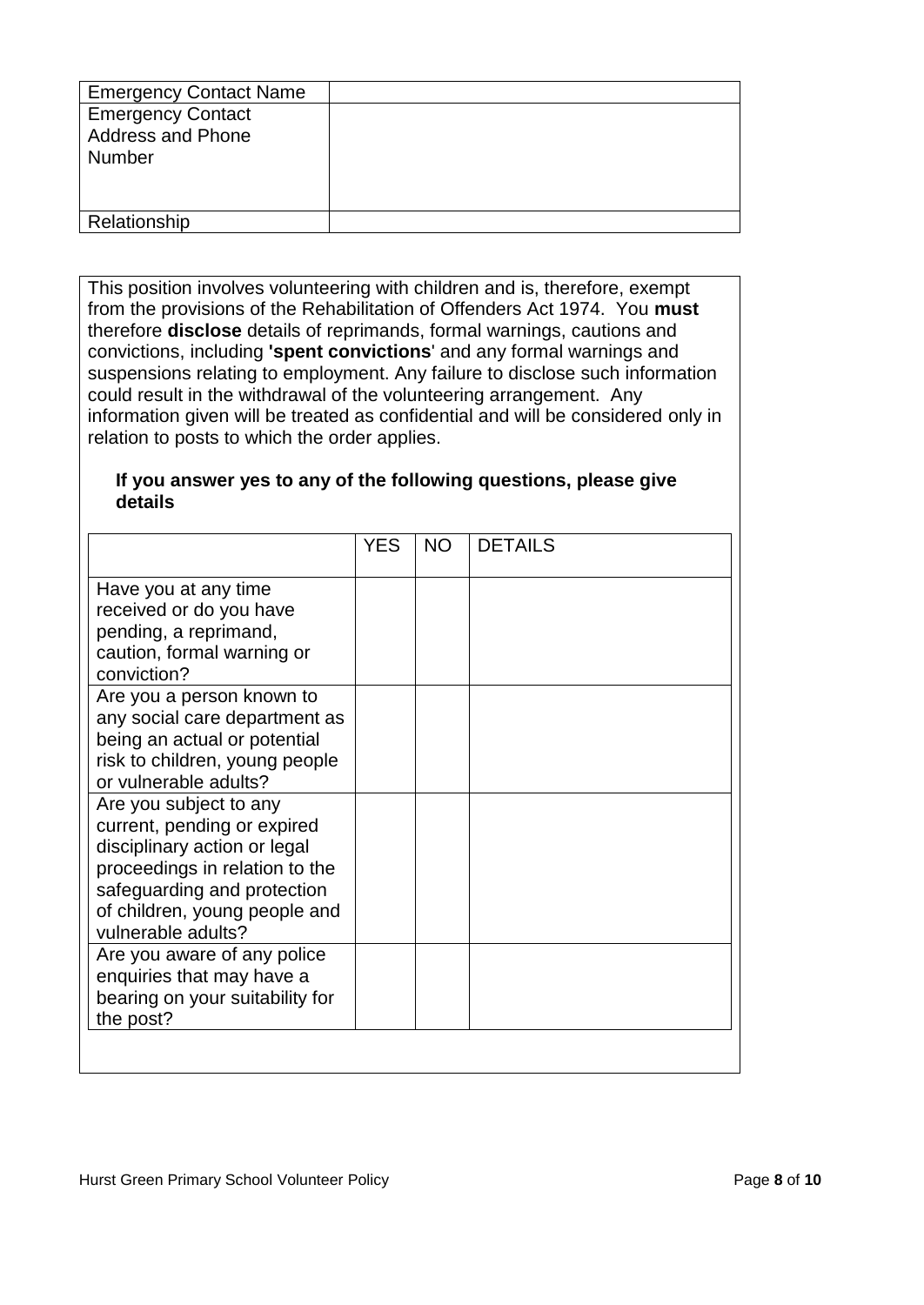I confirm that the information I have given is correct and complete and that any false statements or omissions may result in the withdrawal of the volunteering arrangement.

| Signed (volunteer) |  |
|--------------------|--|
| Print Name         |  |